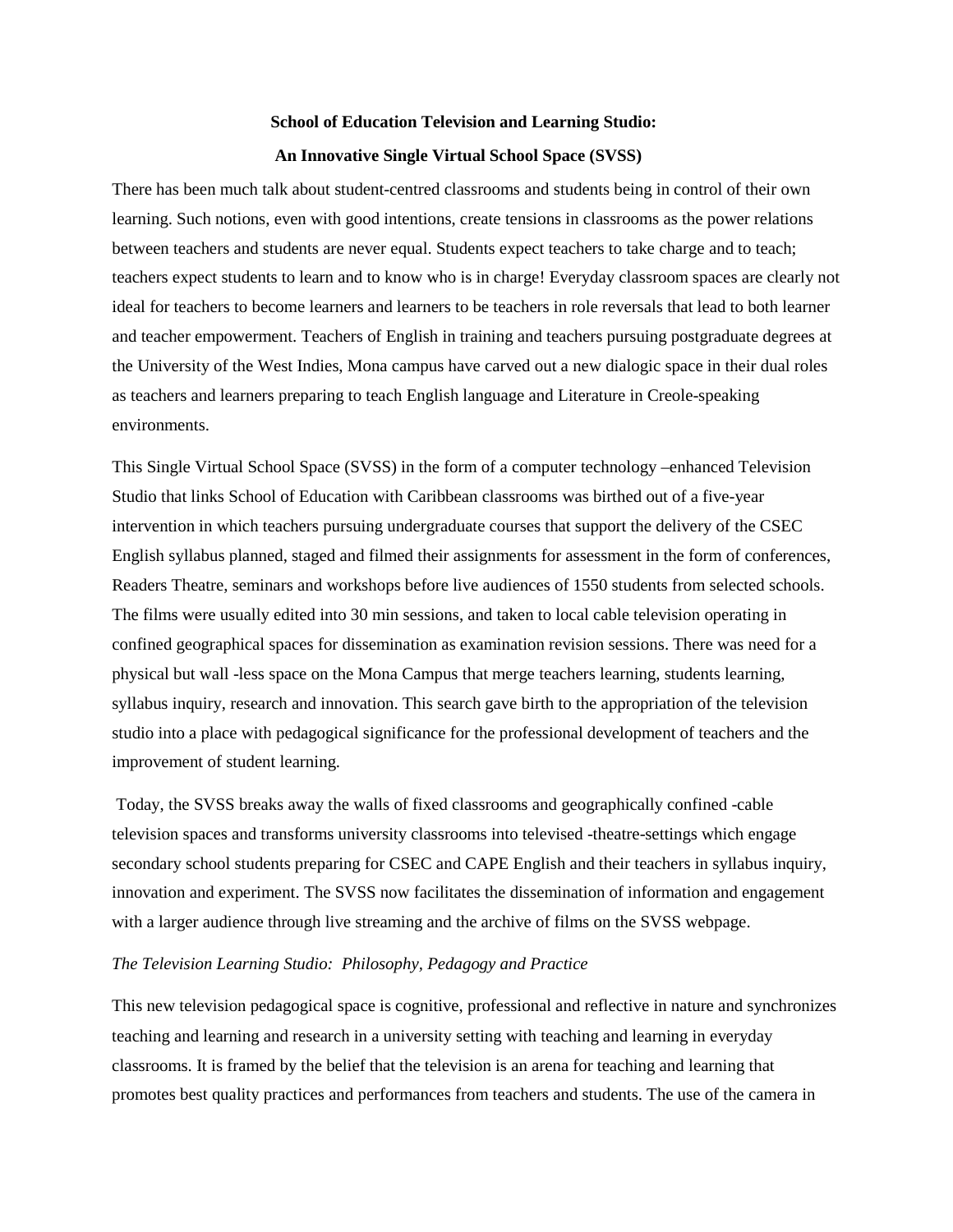teachers' professional space places their practice under the microscope of self-scrutiny and to be scrutinized by others. This is nurturing a teacher-in-built quality assurance mechanism in the search for new ways of knowing and doing. These new teacher – learner dispositions are providing new knowledge and insights for practice that map curriculum and syllabus goals and expectations with the closing of gaps in student learning and achievement .This synchronization of curriculum experiences through film is nurturing a wall- less classroom practice that is pedalled and sustained by a pedagogy of enjoyment and engagement in real-life learning contexts.

#### *Building a performance rich environment that promote visual literacy in the study of literature*

The concept of a performance rich classroom environment has emerged out of teachers' and students' explorations with process drama in the staging of literature texts on the CSEC syllabus for filming. These explorations inject a performance quality in novels, plays, short stories and poetry to give students greater access to texts through listening, speaking and viewing. This has strengthened the need for building visual literacy in the study of literature in Creole-speaking environments where students are not motivated to read the texts selected for study. The television provides a space for *reading into* texts and *seeing through* texts. These new 'reading' dispositions are modelling and paving the way for greater learner empowerment and autonomy in regular classrooms. Schools participating in the televised events are given pre-conference peer-teaching tasks which engage them in the stage productions alongside teachers.

## *New ways of doing and new sites for teacher training and professional development*

In 2012 the undergraduate course *The Teaching of Literature the Secondary School*, which charted this innovation was awarded *The UWI Best Practice in Education Content and Quality for the Caribbean* as part of the Vice Chancellor's Initiative for institutional excellence. The best practice findings were applied to other undergraduate and post graduate courses: exemplary in quality to produce superior results; efficient resources; engagement of internal and external stakeholders; documentation, utility and recognition beyond the practice site. This has exposed 1, 226 student teachers of English as well as teachers beyond practice site to the innovative pedagogy. This SVSS teaching-learning space now twins media education with language education. It is widening the scope of the service learning that is built into university undergraduate and post graduate programmes in language education. All courses which engage teachers in the delivery of CSEC and CAPE English have assessment components that involve the use of the television studio as a platform for engaging students in skills development for syllabus mastery or for